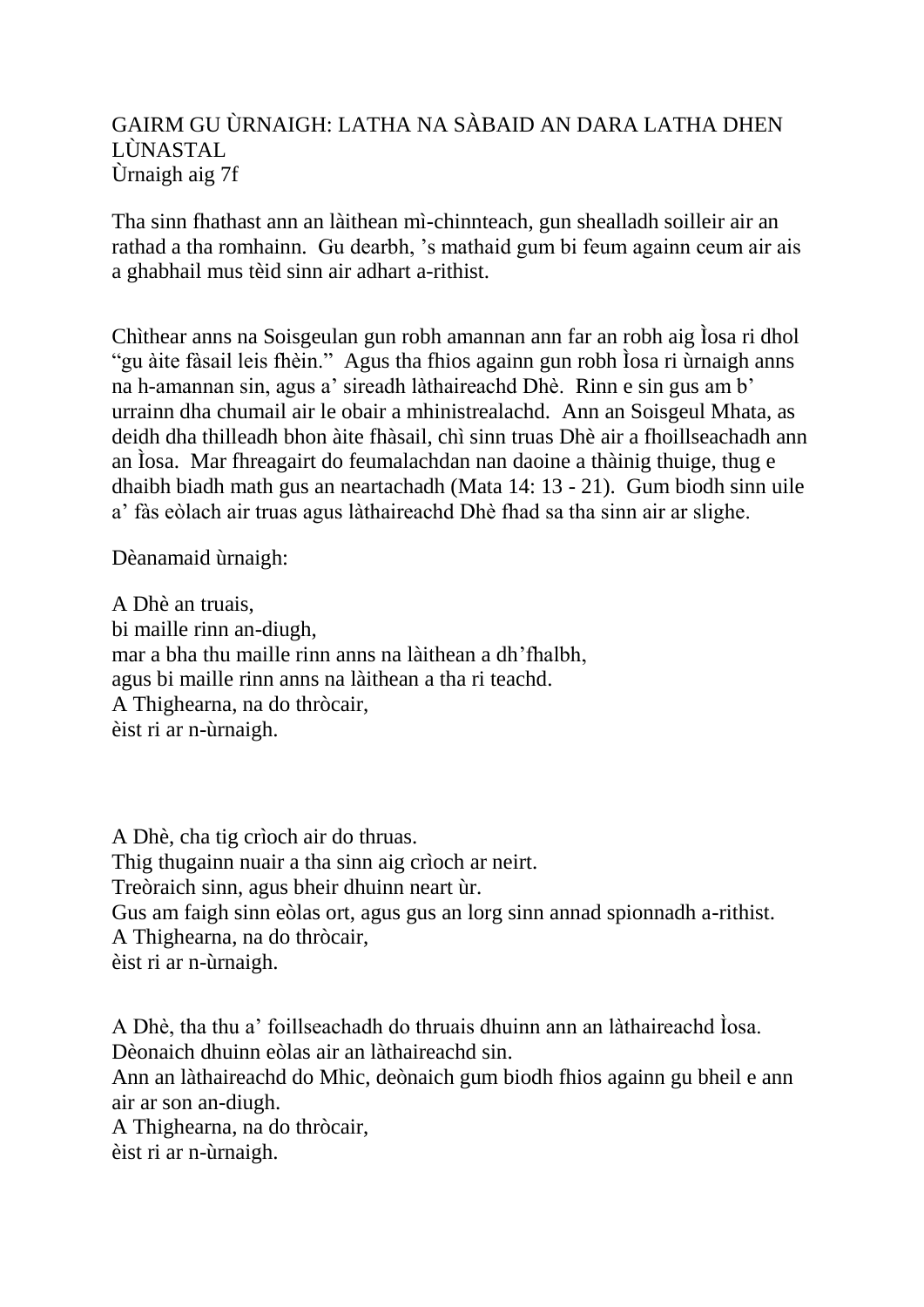A Dhè, tha do thruas a' freagairt feumalachdan mhic an duine. Deònaich dhuinn an comas gus freagairt Ìosa dhaibhsan a tha a' fulang fhoillseachadh.

Deònaich dhuinn an comas fianais mud dheidhinn a thoirt nar beathannan, agus an aire a thoirt dar coimhearsnaich.

A Thighearna, na do thròcair, èist ri ar n-ùrnaigh.

A Dhè an truais,

Doirt do ghràdh sìorraidh a-nuas air an t-saoghal, gus am biodh do thruas a' lìonadh gach uile thìr, agus a' ciùineachadh fulangasan an t-saoghail. A Thighearna, na do thròcair, èist ri ar n-ùrnaigh.

Soidhnichte:

An Ceart Urramach Màrtainn Fair, Moderàtor Àrd-Sheanadh Eaglais na h-Alba

Am Fìor Urramach Leo Cushley, Àrd-Easbaig Chill Rìmhinn agus Dùn Èideann

Am Fìor Urramach Marcus Strange, Primus as leth Colaiste nan Easbaigean, Eaglais Easbaigeach na h-Alba

An t-Urramach Iain Fulton, Moderàtor, Eaglais Shaor Aonaichte na h-Alba

An t-Urramach Daibhidh Pickering, Moderàtor, Eaglais Ath-Leasaichte Aonaichte (Alba)

An t-Urramach Màrtainn Hodson, Àrd-Stiùiriche, Aonadh Baisteach na h-Alba

An t-Urramach Marcus Slaney, Cathraiche Roinn-Dùthcha, Eaglais nam Methodach (Alba)

An t-Urramach May-Kane Logan, Cathraiche, Caidreachas Co-thionalach ann an Alba

Lt. Col. Carol Bailey, Rùnaire na h-Alba, Feachd na Slàinte

Adwao Bittle, Comann nan Caraidean (Cuagairean)